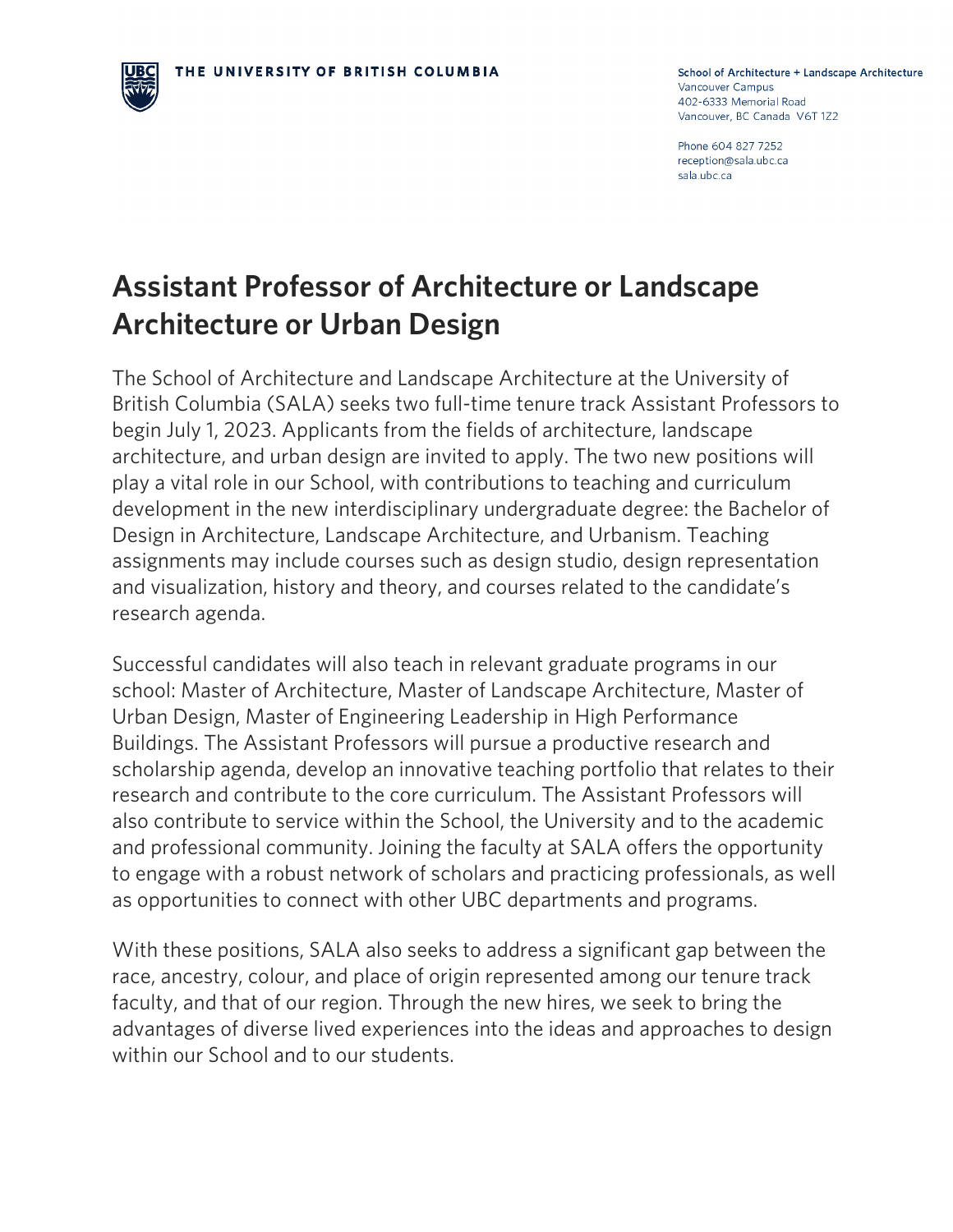## **Research and Teaching Leadership**

We seek individuals who are committed to an innovative reimagination of how design serves the public interest. Ideal candidates have a research agenda or a design practice that addresses urgent challenges related to social justice and design and/or climate change and design. While this is a broad call for diverse areas of research and teaching expertise, we are particularly interested in teaching expertise in the following areas: the pedagogy of design, history and theory, urban design, ecological systems, fabrication and related technologies.

## **Qualifications**

Preference will be given to candidates with a track record of or demonstrated potential for innovative approaches to research and teaching, including ones that advocate for equity, diversity, and inclusion in the discipline or that leverage lived experience. Preference will also be given to those able to engage with and contribute to the design and interdisciplinary culture of SALA.

Candidates will hold a terminal degree in Architecture, Landscape Architecture, or Urban Design (PhD, or Master of Architecture, Master of Landscape Architecture, Master of Urban Design) or relevant combination of education and experience.

SALA recognizes that an open and diverse community fosters the inclusion of voices that have been underrepresented or discouraged. SALA will uphold an ethical framework for engaging systemically marginalised communities and will advocate for equity, diversity, and inclusion within our disciplines, professions, and broader communities. Recruitment for this position has been approved as a Special Program by the British Columbia Office of the Human Rights Commissioner, for individuals who self-identify as possessing protected personal characteristics in the category of "race, colour, ancestry, and place of origin." We actively encourage applications from members of groups with historical and/or current barriers to equity, including, but not limited to:

> • First Nations, Métis and Inuit peoples, and all other Indigenous peoples;